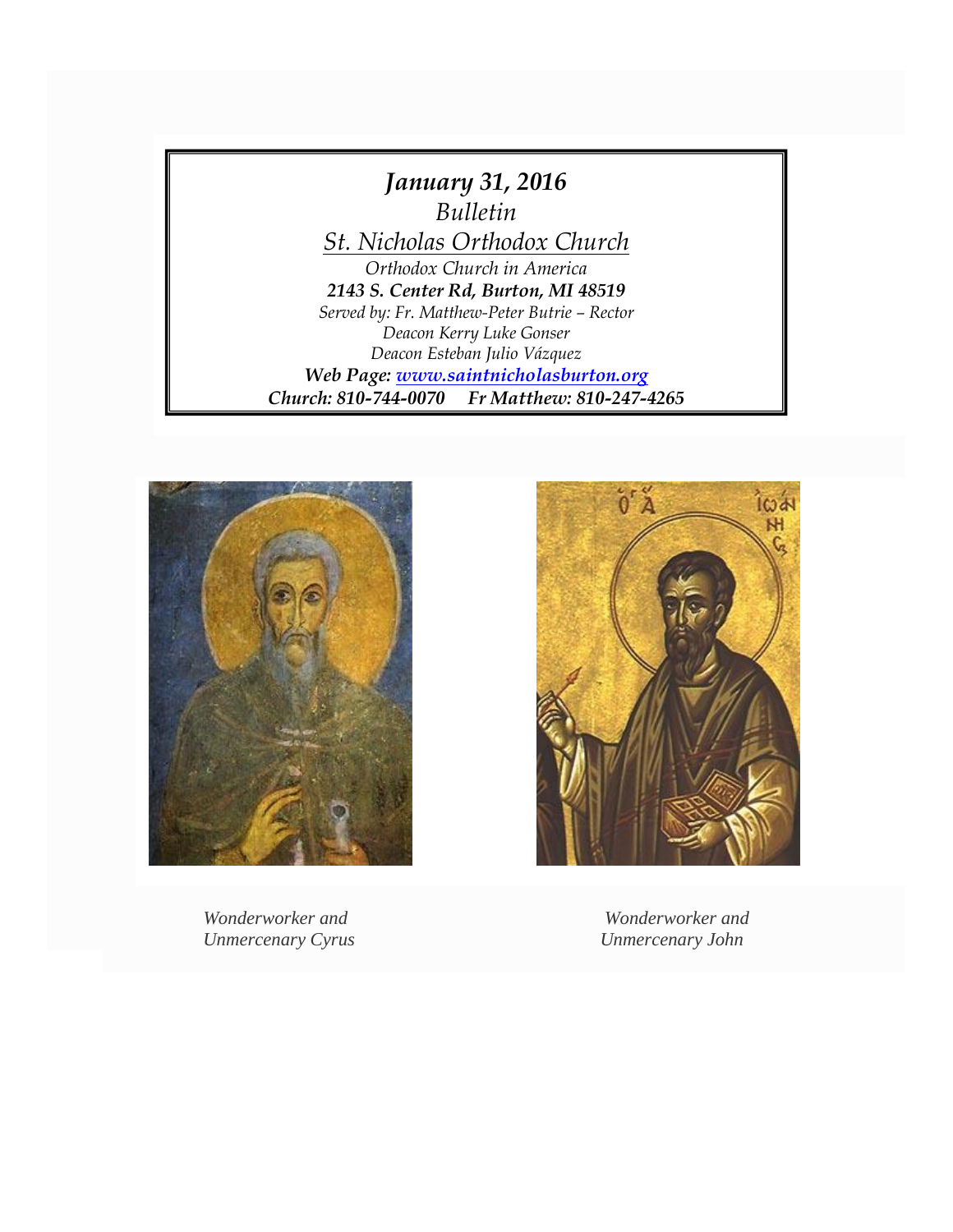**SUNDAY, JANUARY 31, 2016 35th SUNDAY AFTER PENTECOST — Tone 2. Holy Wonderworkers and Unmercenaries Cyrus and John, and with them Martyrs Athanasia and her daughters: Theoctiste, Theodotia, and Eudoxia, at Canopus in Egypt (311). Ven. Nikita of the Kiev Caves, Bishop of Novgorod (1108). Martyrs Victorinus, Victor, Nicephorus, Claudius, Diodorus, Serapion, and Papias, of Egypt (251). Martyr Tryphænes at Cyzicus. St. Arsenios of Paros (1877).**

# **TROPARIA**

**(Tone 2)** When Thou didst descend to death, O Life Immortal, Thou didst slay hell with the splendor of Thy Godhead! And when from the depths Thou didst raise the dead, all the powers of heaven cried out: O Giver of Life! Christ our God! Glory to Thee!

**(Tone 4)** In truth you were revealed to your flock as a rule of faith, a model of meekness, and teacher of abstinence, so you won the heights by humility, and riches by poverty, O Holy Father Nicholas, intercede with Christ God to save our souls.

# **KONTAKION**

**(Tone 1)** By Thy Nativity Thou didst sanctify the Virgin's womb! And didst bless Simeon's hands, O Christ God. Now Thou hast come and saved us through love. Grant peace to all Orthodox Christians, O only Lover of Man!

*The Prokeimenon in the Second Tone:* **The Lord is my strength and my song / He has become my salvation.** *v:* **The Lord has chastened me sorely, but He has not given me over unto death.**

### **THE READING FROM THE FIRST EPISTLE OF THE HOLY APOSTLE PAUL TO TIMOTHY (4:9-**

**15) Timothy***, my son:* The saying is sure and worthy of full acceptance. For to this end we toil and strive, because we have our hope set on the living God, who is the Savior of all men, especially of those who believe. Command and teach these things. Let no one despise your youth, but set the believers an example in speech and conduct, in love, in faith, in purity. Till I come, attend to the public reading of scripture, to preaching, to teaching. Do not neglect the gift you have, which was given you by prophetic utterance when the council of elders laid their hands upon you. Practice these duties; devote yourself to them, so that all may see your progress.

### *Alleluia, Tone 2*

*v:* **May the Lord hear you in the day of trouble! May the Name of the God of Jacob protect you!** *v:* **Save the King, O Lord, and hear us on the day we call!**

## **THE HOLY GOSPEL ACCORDING TO SAINT LUKE (19:1-10)**

At that time Jesus entered Jericho and was passing through. And there was a man named Zacchaeus; he was a chief tax collector, and rich. And he sought to see who Jesus was, but could not, on account of the crowd, because he was small of stature. So he ran on ahead and climbed up into a sycamore tree to see him, for he was to pass that way. When Jesus came to the place, he looked up and said to him, "Zacchaeus, make haste and come down; for I must stay at your house today." So he made haste and came down, and received him joyfully. And when they saw it they all murmured, "He has gone in to be the guest of a man who is a sinner." And Zacchaeus stood and said to the Lord, "Behold, Lord, the half of my goods I give to the poor; and if I have defrauded any one of anything, I restore it fourfold." And Jesus said to him, "Today salvation has come to this house, since he also is a son of Abraham. For the Son of man came to seek and to save the lost."

**COMMUNION HYMN** Praise the Lord from the heavens, praise Him in the highest! Alleluia, Alleluia, Alleluia!

**Parish Health Inventory (continued)** likewise, each and every person made in the image and likeness of God is placed on this earth as a tenant—or, in the words of Saint Paul, a "sojourner." As sojourners, it is incumbent upon us to return what is not ours to its rightful Owner; in a condition at least as good as we received it, if not better. Hence, as we pray in the Divine Liturgy, we offer to God that which is His—"Thine own of Thine own, we offer to Thee on behalf of all and for all"—as stewards and sojourners who recognize that apart from His many gifts, we have nothing that we can truly call "our own."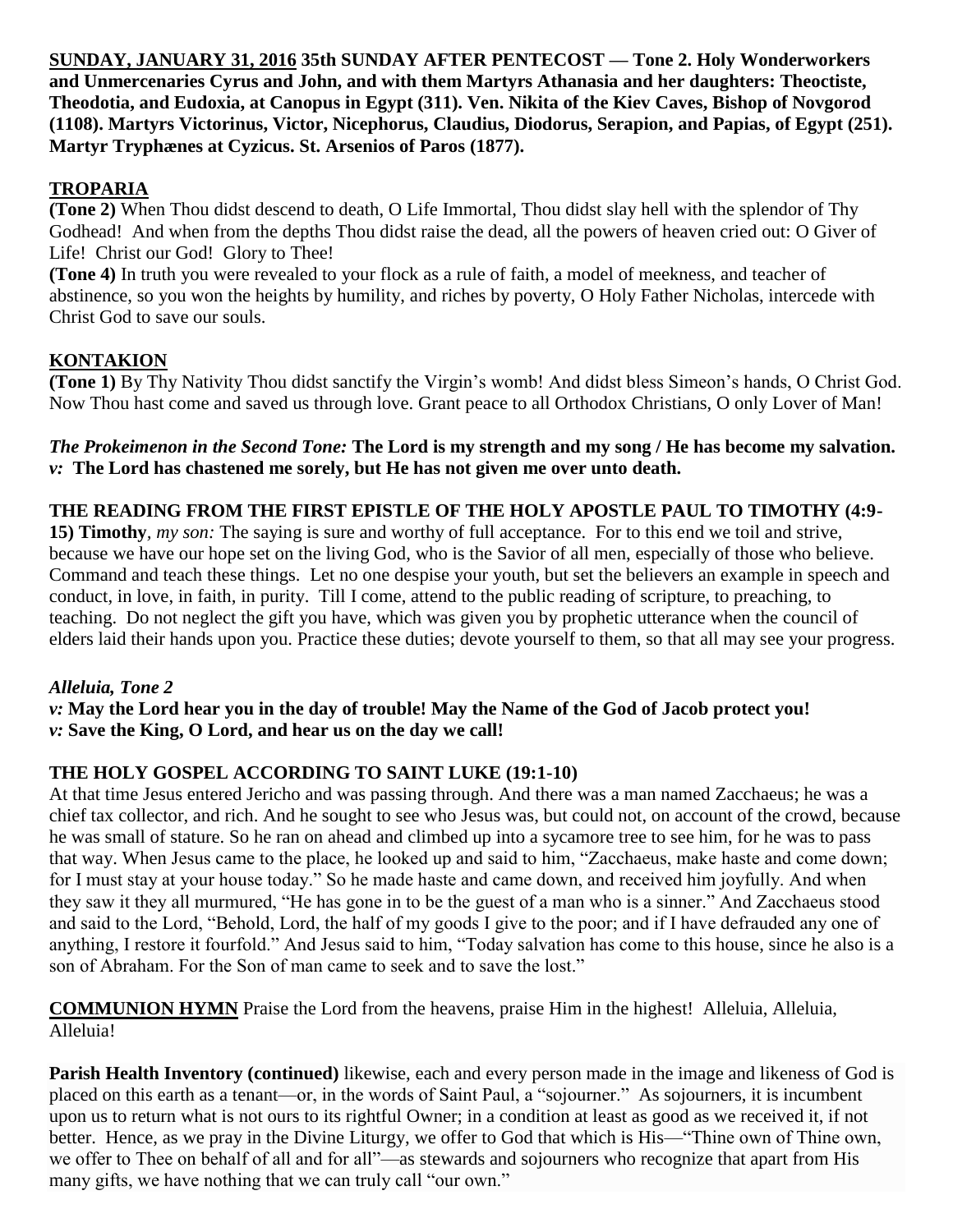**Time, talent and treasure.** We recognize that giving belongs to God's very being. When we give freely and generously, we act as God acts. We are sharing in the work of God. Often the breadth of this giving back is thought of in terms of *time, talent and treasure*. These are good elements on which to focus, but true Christian stewardship is even broader—a commitment of our entire life. As Christians we acknowledge God as Creator and Owner of all and that none of our words, actions, powers or properties are our own, to do with as we please. We receive them from God. We possess them – but they are not really ours. The resources we enjoy – and from which we give – are ours only by derivation. All blessings flow from God. Since God is Creator and Owner, when we give to the Church and others, we are only *gratefully, joyfully* giving back to God. Every parish is distinctive and unique. And while no two communities are alike, experience has shown that growing parishes share a number of "common traits." Below—in no particular order—are ten traits that surfaced at a recent workshop aimed at discerning the "vital signs" of a healthy, growing parish.

**1. Christians first.** Workshop attendees emphasized the importance of helping parishioners remember that too often we focus on the specifics of "being Orthodox" to the detriment of the basics of "being Christian." Versions of "I remind my flock that to be Orthodox is to be a right believing Christian, that we're Christian first—precisely by being Orthodox" and "we try to lay a strong foundation of the basics of the Gospel" surfaced throughout the workshop.

**2. Focus on the neighborhood.** Growing parishes make their presence known in their local neighborhoods and communities in a variety of ways—through ministerial associations, chambers of commerce, "buying local," maintaining lines of communication with the media, involvement with community-based charitable endeavors, partnering with various agencies in reaching out to the needy, and other venues. One priest offered, "We work hard to avoid allowing our parish to turn inward on itself."

January 31, 2016

လူမြို့လေးတို့မှာ ဝတ္ထိမှာ ဝတ္ထိမှာ ဝတ္ထိမှာ ဝတ္ထိမှာ ဝတ္ထိမှာ ဝတ္ထိမှာ ဝတ္ထိမှာ ဝတ္ထိမှာ ဝတ္ထိမှာ ဝတ္ထိမှာ ဝ

#### **CANDLE INTENTIONS FOR THE HEALTH AND BLESSINGS OF**

| Health & Blessings Anne Smith, Joe Tome, Susan Goodman, Gloria Zelenko <b>Election Strategiers</b> Stojan & Mira Prusac |  |
|-------------------------------------------------------------------------------------------------------------------------|--|
|                                                                                                                         |  |
| Health & God's Blessings John & Rose Goodman, Susan Goodman,                                                            |  |
|                                                                                                                         |  |
| Fr. Joe, Fr. Moses, Fr. Lavrenty, Deacon Anthony, Aaron, John, Gloria, Laurie,                                          |  |
| Anne, Anna, Walt & Zina, Dorothy, Jeanette, Reggie, Stojan & Mira, Bosa, Joseph,                                        |  |
|                                                                                                                         |  |
| Health & Blessings John & Rose Goodman, Anne Smith, Eileen Branoff,                                                     |  |
| Gloria Zelenko manuscritta e Angelo & Christine<br>Special Intention manuscritti e Menka & Alex Nedanis                 |  |
|                                                                                                                         |  |
|                                                                                                                         |  |
| Anne Smith, Gloria Zelenko, Fr. Angelo Maggos, Joe Tome, Linda Branoff,                                                 |  |
| Anna Branoff, John & Rose Goodman, Dorothy Goodman, Jo Ann Havens,                                                      |  |
|                                                                                                                         |  |
|                                                                                                                         |  |
|                                                                                                                         |  |
| ETERNAL LIGHT AT THE ALTAR                                                                                              |  |
|                                                                                                                         |  |

#### **CANDLE INTENTIONS FOR ALL THOSE IN BLESSED REPOSE**

| Irina Sivergina      |
|----------------------|
| Angelo $&$ Christine |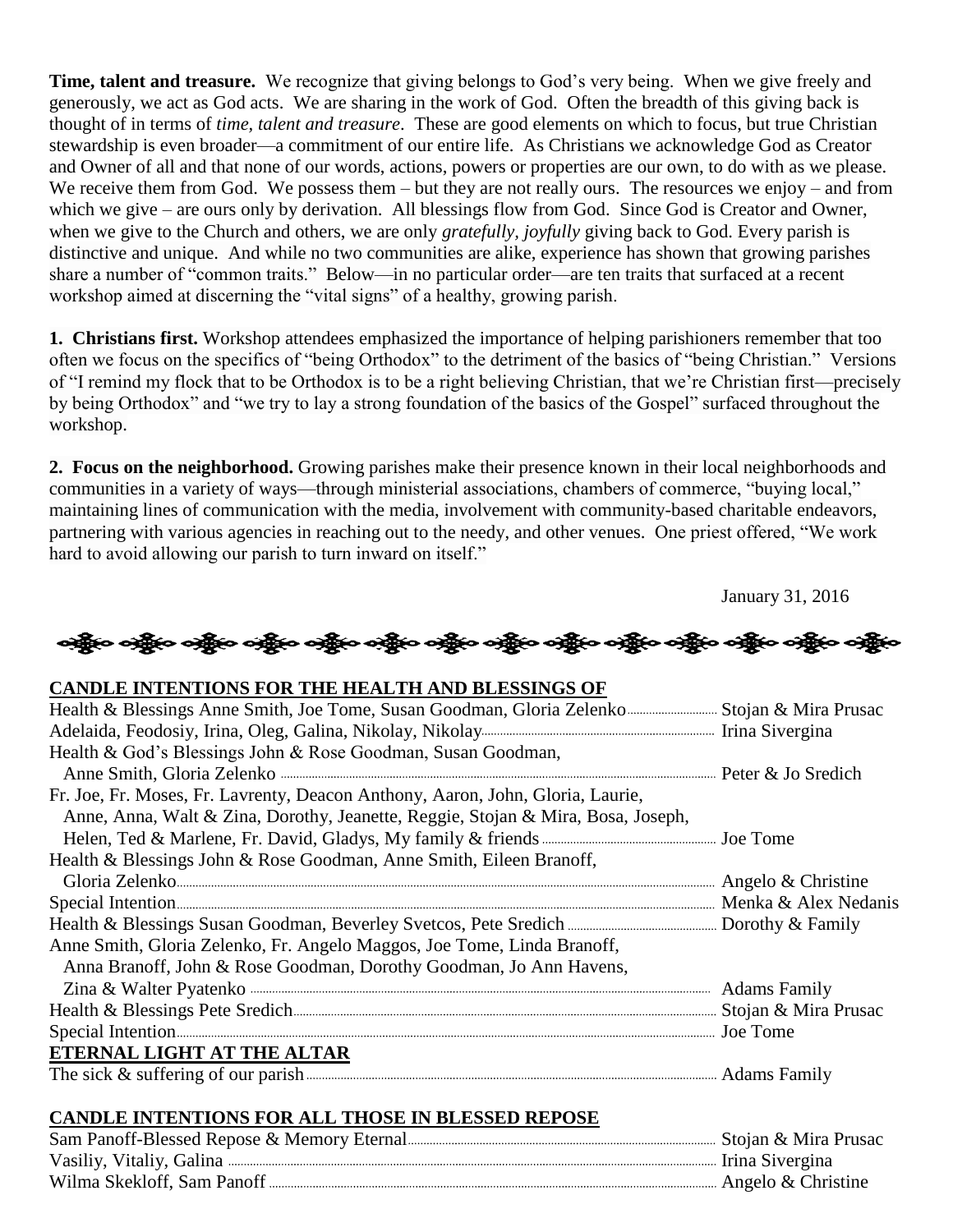| <b>ETERNAL LIGHT</b> |  |
|----------------------|--|
|                      |  |
|                      |  |

ခရွို့လ ခရွို့လ ခရွိမ်း တွေ့ရှိသည့် သန္တို့လ ခရွို့လ ခရွို့လ ခရွို့လ သန္တို့လ သန္တို့လ ခရွို့လ ခရွို့လ ခရွို့လ

Welcome all of our friends and visitors to St. Nicholas! Please join us for fellowship, coffee and donuts in our parish hall. Volunteers are needed to serve coffee and donuts this morning.

**YEAR END STATEMENTS** for tax year 2015 have been mailed out. Please see Debbie if you have not received your statement.

**100th ANNIVERSARY PILGRIM ICON** There is a sign-up sheet in the narthex for parishioners to take the icon to their homes a week at a time. There is a special carrying case for the icon and a card with prayers you can offer before the image of the Mother of God.

**ST. CATHERINE'S LEAGUE** will meet next Sunday, February 7 during coffee hour. New members are always welcome.

**ST. NICHOLAS BINGO DAY** on Sunday, February 14 following the Divine Liturgy, join us for **lunch** and a day filled with fun and prizes as we play **BINGO.** This is the 100<sup>th</sup> Anniversary event for February.

## **CHARITY MINISTRIES**

**HOPE IN A BOX** is collecting Shampoo for February. Place the items in the Blue Box in the hall. Catholic Charities Community Closet will distribute the items. We list the needs for Hope In A Box in every monthly bulletin and are listed for a three month period.

**FOOD DRIVE** Place non-perishable food items in the other blue box in the hall.

### **NORTH END SOUP KITCHEN We next serve Thursday, February 4 from 9 am to 1 pm.**

**CHEESEFARE LUNCHEON** will be held on Sunday, March 16. We are in need of volunteers to help cook, set-up/serving and clean-up. There are sign-up sheets in the parish hall.

**100th ANNIVERSARY FUNDRAISER** Saturday, September 17, 2016, a 5K run, 2 mile walk, scavenger hunt for kids at Independence Oak Park in Clarkston. Flyers are in the hall. We need sponsors and participants so please, take some flyers, and ask for sponsors and spread the word at work and school. **Please see Kristin Hart with any questions.**

### **PARISHIONER UPDATE**

**Anne Smith** was recently hospitalized and has now moved to a rehab facility. Her address is: Marvin & Betty Danto Health Care Center, 6800 W. Maple Rd, West Bloomfield, MI 48322.

**Gloria Zelenko** has moved to The Oaks of Grand Blanc. Her address is: 5370 E. Baldwin Rd #520, Grand Blanc, MI 48439.

Send them a card to let them know you are thinking of them and praying for them. Gloria would love to have visitors.